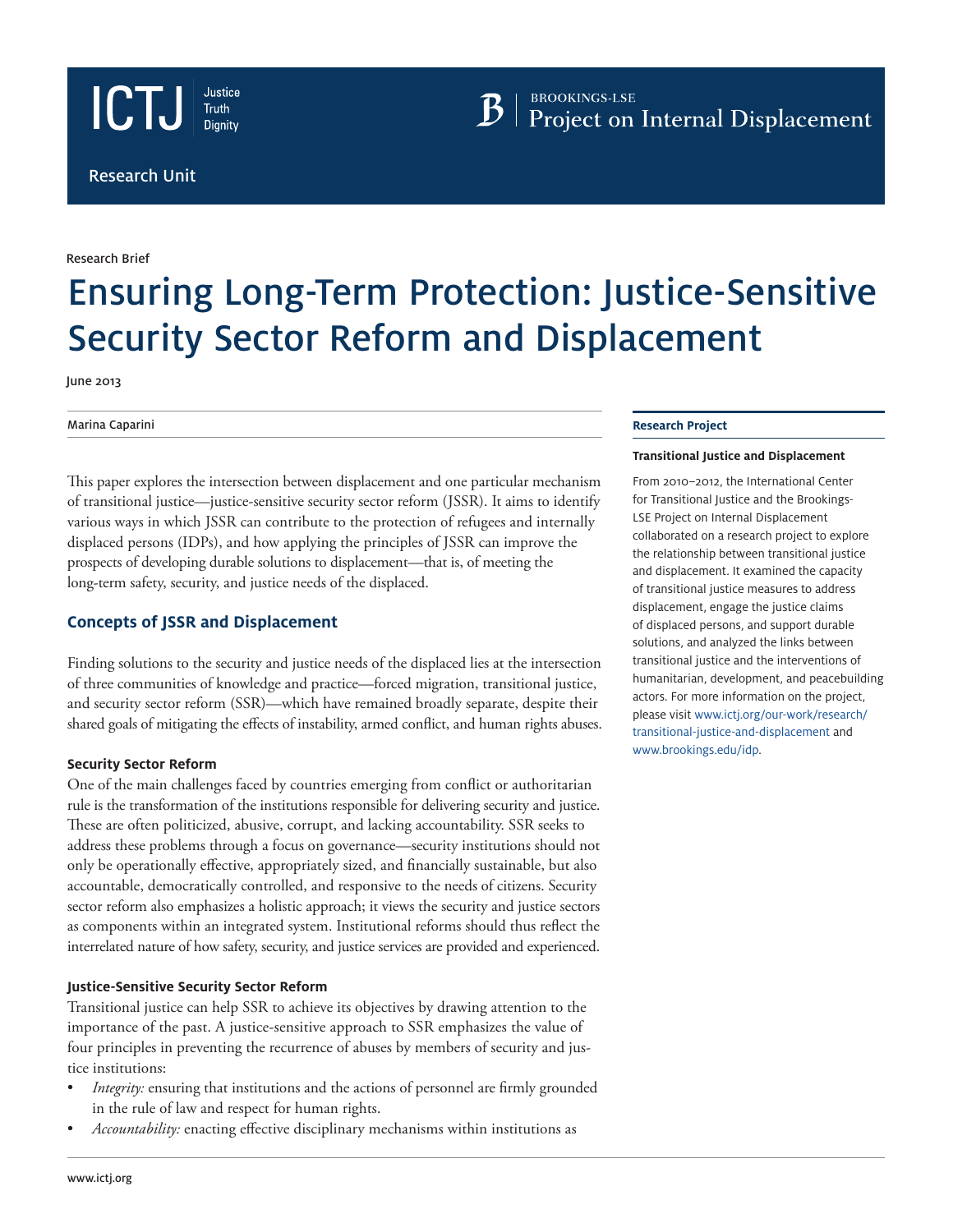well as sound external oversight systems. Effective accountability mechanisms should not only apply to present and future abuses, but also to past abuses; key in this regard are measures such as vetting to remove and exclude from the institution those individuals who have committed abuses.

- *Legitimacy:* establishing institutions that enjoy public trust and confidence, and are responsive to the needs of all groups within society, including the most vulnerable.
- *Inclusion:* enabling the participation of all citizens in SSR processes, and ultimately in the governance of their safety, security, and access to justice.

### **Displacement and Humanitarian Protection**

Physical safety and the human rights of the displaced have not traditionally been priority concerns of humanitarian efforts, even though physical security is recognized as often being as important as food, shelter, or medical care to many IDPs and refugees. Humanitarian efforts that focus only on meeting basic needs have sometimes been ad hoc and ineffective because of the failure to address the broader context of displacement in which conflict, predation, and impunity thrive. Wherever possible and appropriate, the international community should ground protection responses in a wider understanding of systematic security- and justice-system deficits. This principle should be applied at both the state level and in local contexts. For example, the UN-African Union Mission in Darfur (UNAMID) efforts to improve security in the Kalma IDP camp included organizing a community policing program complemented by regular meetings and discussions with camp residents, and particularly those who do not often have a voice in camp decision-making—women and youth. Simultaneously, UNAMID linked these discussions to local police, while supporting their reform and restructuring.

### **Durable Solutions and JSSR**

The framework for assisting displaced persons is centered on the notion of durable solutions, which entails their return, local integration, or resettlement, and their enjoyment of rights to the same extent as their non-displaced neighbors. As such, durable solutions must ensure the long-term safety and security of the displaced. An added value of JSSR is the increased likelihood that reforms will be sustainable, due to its emphasis on building a relationship of trust and accountability between the population and the providers of security and justice. The nondiscriminatory element of durable solutions also closely links it to JSSR—specifically, the principle that security and justice systems must enjoy integrity insofar as they function as public services, treat all citizens fairly, and do not engage in human rights abuses. More than merely ensuring that police and court systems are effective, durable solutions emphasize that returnees and IDPs must not be excluded from the services such systems offer; the effort to create a more inclusive and responsive Kosovo Police Service through greater gender and minority representation is an example of this principle. A justice-sensitive approach also insists on accountability for past abuses, which would require the removal of those who have committed or enabled abuses. For example, the judicial reselection procedure in Bosnia and Herzegovina helped to rebuild public confidence in the integrity of the state justice system and thus was one factor encouraging minority returns.

*More than merely ensuring that police and court systems are effective, durable solutions emphasize that returnees and IDPs must not be excluded from the services such systems offer.*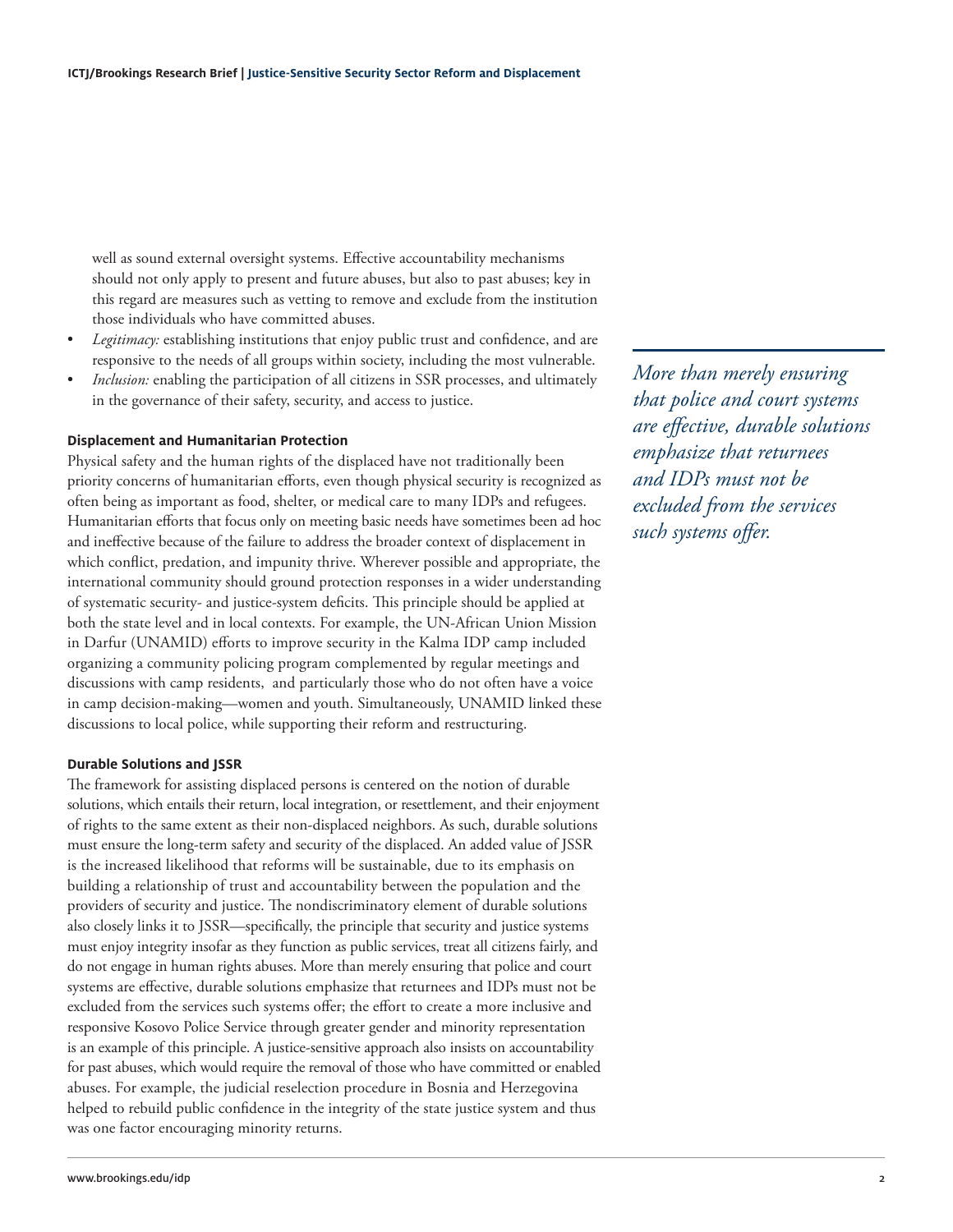Two other criteria for durable solutions are also relevant to JSSR, although less self-evidently: the restoration of housing, land, and property; and access to remedies and justice. While the restitution process may be long and complex, it requires that displaced persons have access to an effective justice and compensation mechanism, and that they are able to reside safely and securely in the meantime. To this end, the Norwegian Refugee Council has implemented programs to increase the capacity of displaced individuals, state and local authorities, as well as traditional leaders to resolve land disputes in both Liberia and Afghanistan, where returnees often face obstacles to reclaiming land and judicial remedies are difficult to access and enforce, while informal remedies are often biased. JSSR must also include access to effective remedies and justice for displaced persons who have been victims of human rights violations; a series of rulings by the Colombian Constitutional Court provides an example of the ways in which one judicial system has sought to increase the legal empowerment of IDPs.

## **Growing Convergence and Challenges for Displacement and JSSR**

Forced migration and JSSR approaches have gradually converged on the conceptual level through their intensifying focus on rights. Displacement has largely been seen as a focus of humanitarian efforts; however, a transitional justice approach helps to broaden the frame from a classic humanitarian one to a rights-based one in which victims are seen as actors, having rights to truth, justice, and reconciliation, and to humanitarian assistance and protection of basic physical needs. Displacement indicates a fundamental failure of the state to provide for the physical safety and protection of the rights of its citizens, and the renewed responsibility of the state for displaced persons' safety, security, and justice is critical to restoring the bonds of citizenship and civic trust. JSSR aims to ensure this protection in an equitable, legitimate, inclusive, and accountable way. Additionally, as people displaced by conflict or repression are often already marginalized in social, economic, or political terms, a JSSR approach recognizes the need to address the specific security concerns of vulnerable groups and seeks to promote their participation in finding solutions to their needs at multiple levels.

This conceptual convergence is becoming mirrored on the practical and operational levels, highlighting the need to transcend institutional and disciplinary boundaries. A JSSR approach recognizes that concerns for integrity, accountability, inclusion, and legitimacy should be addressed at the earliest stages as they may impact the effectiveness of further reforms, and prospects for returns and rebuilding the bonds of community after return. Returns of refugees and IDPs hinge on their assurance of some measure of physical security and, at the very least, that state security forces will not engage in the types of abuses that may have initially caused people to flee their homes and communities. Effective vetting and removal of the worst perpetrators from security forces is an essential measure which must be supplemented by further reforms. The failure to adequately vet former combatants who were integrated into the Congolese military, and the absence of further reforms that would fundamentally transform the Congolese military have contributed to continuing abuses of civilians and displacement crises in Eastern DRC.

#### **About the Author**

**Marina Caparini** is Senior Research Fellow in the Peace Operations and Peacebuilding Group at the Norwegian Institute of International Affairs, where she conducts policy analysis and applied research on issues relating to security sector reform (SSR).

*A JSSR approach recognizes the need to address the specific security concerns of vulnerable groups and seeks to promote their participation in finding solutions at multiple levels to address their needs.*